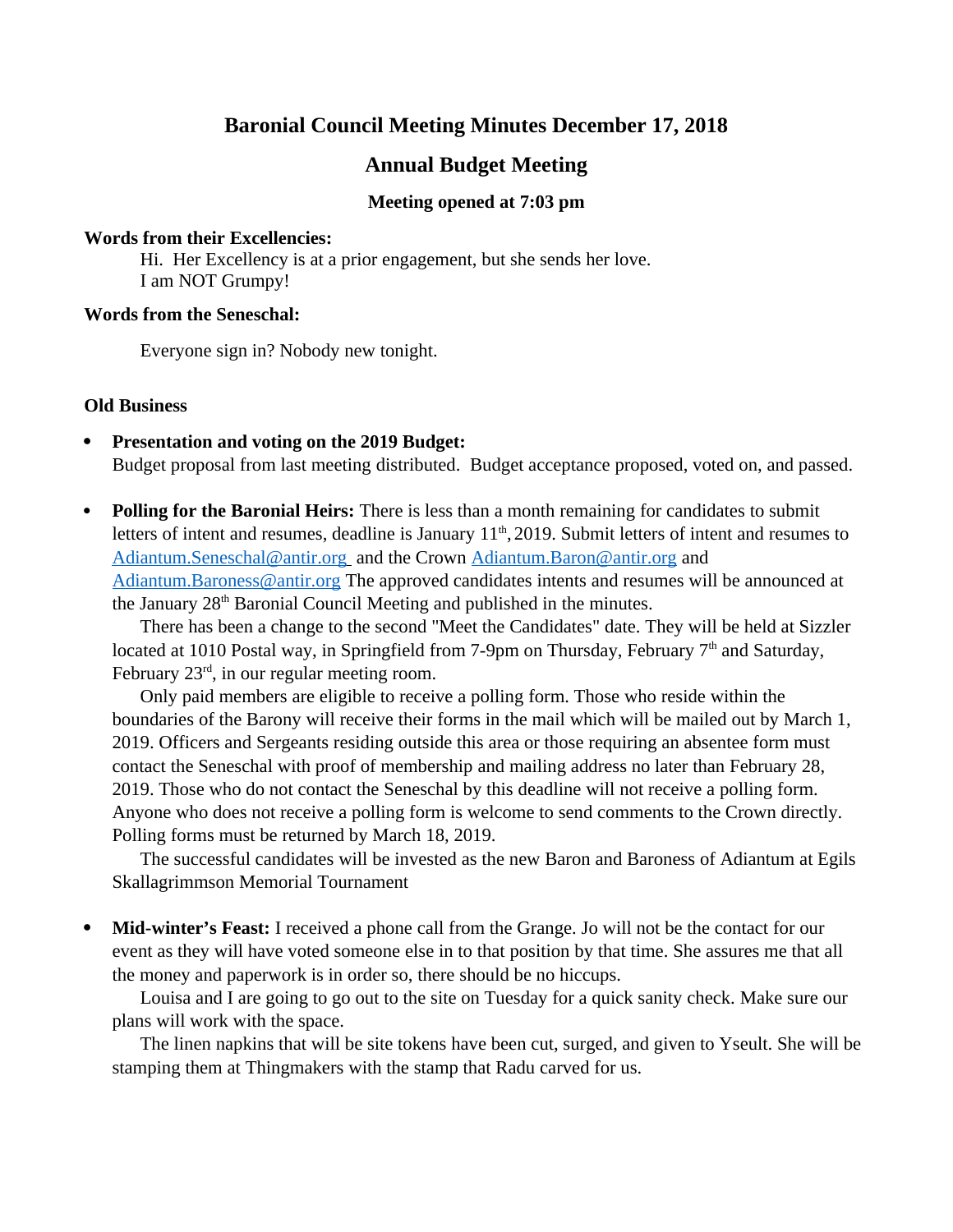I've gotten some questions about classes. We will not be having classes in the traditional sense. The atmosphere for the event is that of a formal dinner at the country estate of the Baron and Baroness. There will be dance instruction and court/party games taught as part of the festivities.

#### **Elmira High School Demo:**

Nothing to report

#### **Birthday Bash:**

Spoke with Iurii – (a little pre-occupied at the moment). Getting ideas together and working on the event.

## **Egil Skallagrimsson Memorial Tournament XLV:**

Staff: We need someone to wrangle kids activities that are not the YAFA classes (they're covered by Ulf and Duvessa). We have lots of suggestions for kid activities, just no area head. If no one in the Barony is willing to take it on, I will ask in the Summits. We will probably have the next staff meeting in late January, after Midwinter Feast.

Prizes: Making good progress here. Vesta offered an armor repair station that can be a prize for the Martial Pillar of 3 Pillars. Louisa found fabric for the Costume Contest prize. Alan, Louisa, and Sverre came up with an idea for the Holmgang prize -- helmet bag + rattan sword blanks. Alan is making two cooler chests for the 2 brewing contests. Ordered a scribal case from Ulf the Wanderer for the scribal Arts prize. I'm making 4+ Viking bags with wooden handles as prizes.

6 more prizes needed: Decorated Useful Object, knife, spear, axe, Cut & Thrust Tourney, Darts Tourney.

Infrastructure: The portable toilets have been ordered.

Publicity: Baronial website is up to date with current event information. Posted notices alerting people to the Brewing Contests on Summits and Kingdom Facebook pages.

**Kingdom Heraldic Symposium Fall 2019:** 

Nothing to report

## **12th Night 2020**:

Yseult has finished the wall hangings that will be used in the lobby of the Willamette Ballroom at Valley River Inn for 12th Night 2020.

 Maestra Elsbeth Cameron, Merchant Coordinator, plans to have the merchant packet for 12th Night 2020 available at 12th Night 2019.

 We plan to have the hotel reservation site go live on Jan. 14, the day after 12th Night 2019. We have set aside 20 rooms for merchants and 20 rooms for in-coming and out-going retinue. We have all 9 suites reserved for Royalty and vigils. Yseult will be the contact person for the set-aside rooms.

 Yseult and Marian will be attending 12th Night 2019 in Three Mountains and will make a report in person then.

#### **New Business**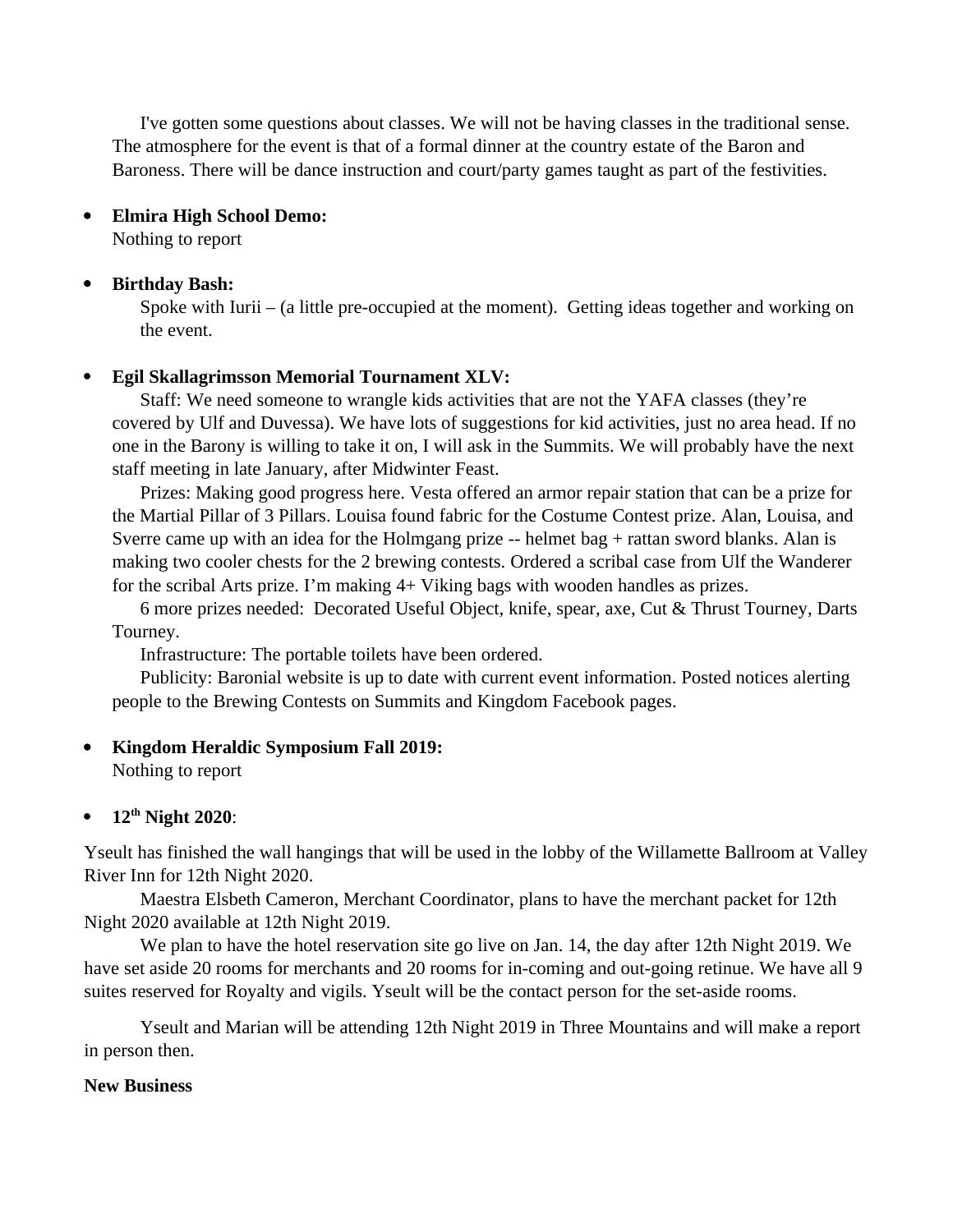- **Officer Applications:** We have several vacancies and others that are coming due for extension or replacement. Please be aware of your warrant status and don't wait until you are 6-9 months out to announce the need for a replacement. If you are interested in Youth Combat or Family Activities, there is a background check requirement. Please announce your intent for either of these early so we can get that process started.
	- **-** (Open/Vacant Offices: *Archery Marshal, Chamberlain*, *Youth Combat Marshal, and Family Activities Coordinator*).

## **Officer Reports**

 **Arts & Sciences – Alan Boyer:**  A&S is happening. People are having fun.

## **Chamberlain – Thorholfr "Kirby" Egilson:**

Due to the sickness and tooth pain I am unable to attend tonight's meeting. I realize this is the second and I apologize for my absence.

I am looking to step down as Baronial Chamberlain and would have hoped to formally made this announcement in person. I am happy to continue until a replacement is found and thank all of you for your support these past few years.

In general, there are some loose ends I need to tie up and things I need to gather before then, I have enjoyed serving my Barony and it has been a great honor.

Aside from this, nothing to report.

## **Chatelaine – Louisa of Lorne:**

1 Survey Response. Emailed with no return reply

Email correspondence with newcomer Gabriel. Wants to start heavy fighting. I put him in touch with Anton to get set up with loaner gear.

Made a commitment to IIuri and Birthday Bash for the Newcomer Challenge. I already have one prize possibility, just need another. Will work with him on marketing.

Working on a New Year's email blast to encourage new membership.

## **Social Media Officer – Nai Martyn:**

## **Chronicler – William Jakes:**

- **-** Received reports from three people. Their's will reflect what they needed to pass in the minutes. If more come in they will be posted as sent as well. Others that do not send in reports will have theirs reflect whatever I happen to catch and get written down.
- **-** To ensure information is passed on to those who do not attend Monthly Council Meetings, please…Please…PLEASE!!!...send in your reports in advance of the meeting so they can be included in the minutes/meeting report! Send reports to: [Williamjax@yahoo.com](mailto:Williamjax@yahoo.com)
- **Exchequer Antonia Crivelli:**  Budget passed.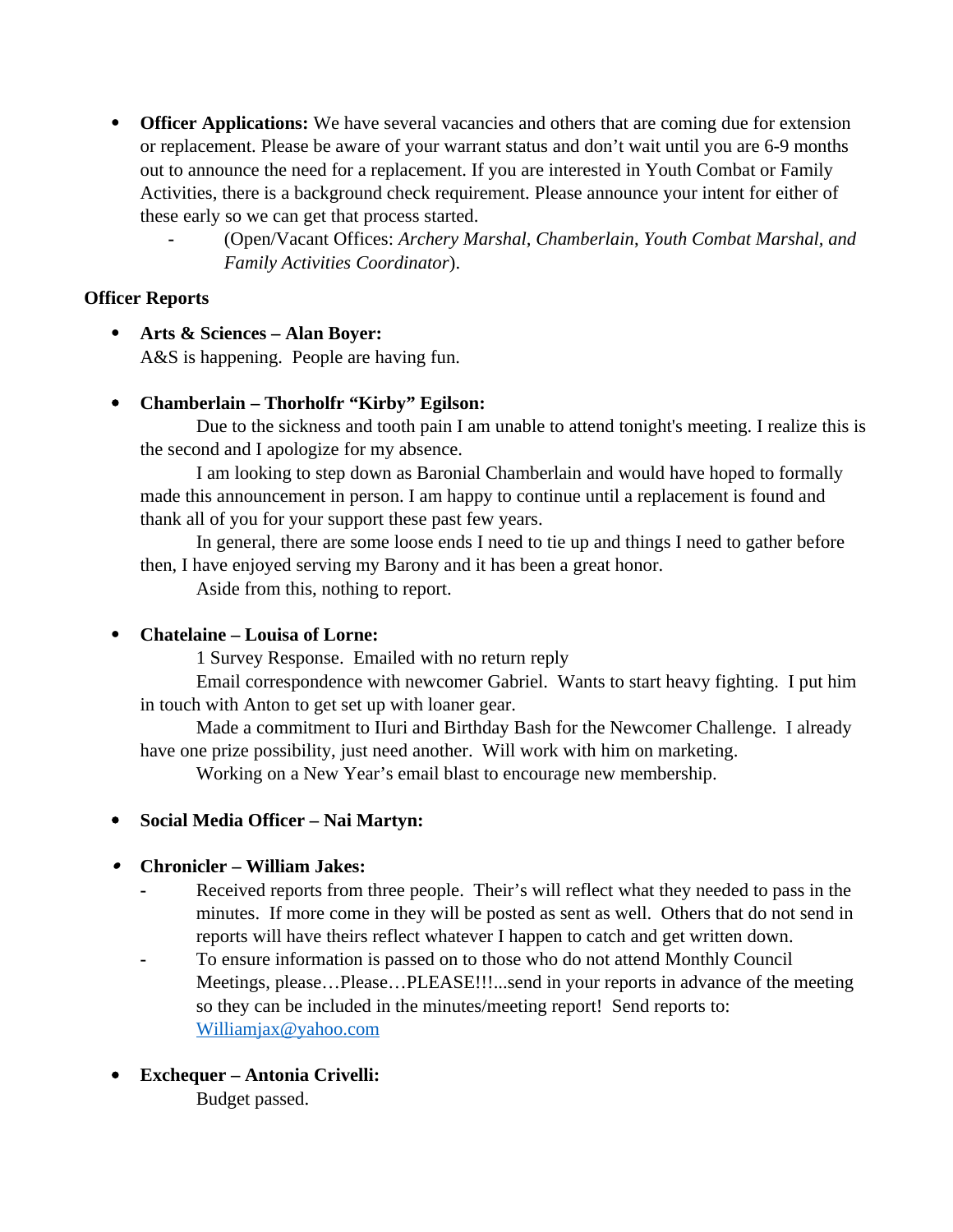**Herald – Lucius von Bamburg:**

Nothing to report.

- **Lists Elizabeth Turner de Carlisle:**  Nothing to report.
- **Marshal Anton Ray:**  Practice is happening, no injuries. Averaging 7 fighters.
- **Cut & Thrust Marshal Anton Ray:**
- Practice is happening, no injuries. Averaging 3 fighters.
- **Rapier Marshal Anton Ray:**
- Practice is happening, no injuries. Averaging 3 fighters.
- **Archery Marshal Iurii Levchenich (Deputy):**

For the month of December, we have been having indoor practices at Bow Tech on Tuesday evenings, this month the practices have hosted by Lady Katherine Fox due to my being in the hospital the last couple of weeks, and she has done an excellent job! :-)

The first of the new Archery target mats ordered by Archos Eobhan Dunbar have arrived, these will allow us to stop purchasing and hauling large quantities of heavy straw bales for Archery target backdrops at the range in Coburg and at events.

We will be having our next practice on Tuesday from 4pm to 6pm at Bow Tech, 90554 OR-99, Eugene, OR.

## **Thrown Weapons Marshal – Kevin Sorok:**

No practice in November.

**Scribe Antonia – Crivelli:** 

No scribal activity in December

## **Seneschal – Murchadh Monaidh Chraoibhe:**

I was unable to attend Investiture and Moot as planned due to illness. I was in contact with the Principality Seneschal and the required reports were submitted.

## **Thingmakers & Regalia – Yesult of Broceliande:**

I made a wrapped canvas cover for the white atlatl target stand. The stand is now complete and painted, with a pouch for its various nuts and bolts. The second target stand is almost ready to paint and I will be making it a wrapped cover also.

We continue to paint the gold and silver decorative strip on wall hangings that will be used in the lobby of the Willamette Ballroom at Valley River Inn for 12<sup>th</sup> Night 2020. The set will also give the Barony another option for wall hangings to use in our pavilions and at other events.